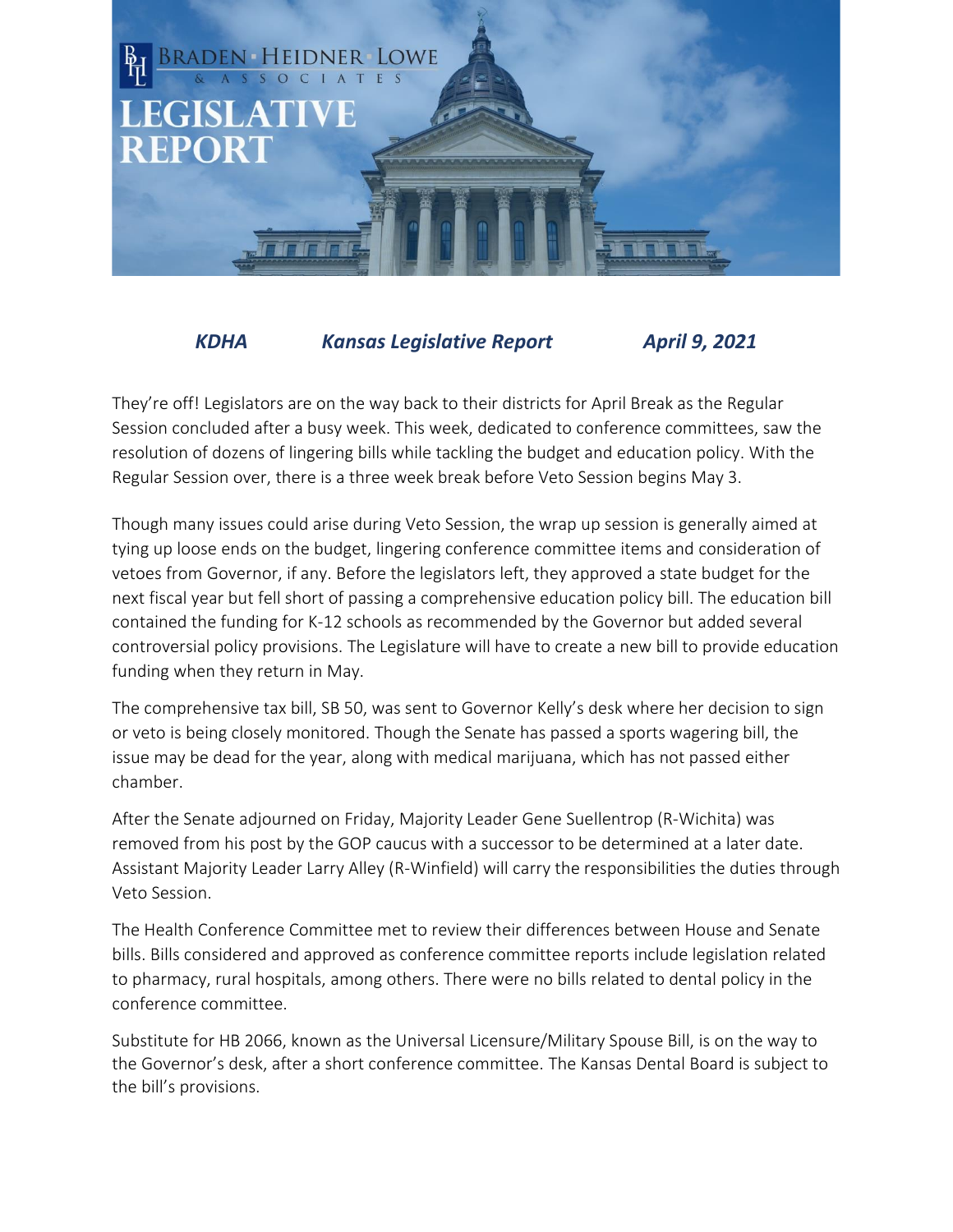Thank you and please let us know if you have any questions. Please see below for the bill matrix.

Travis Lowe



| <b>Bill Number</b>                                                    | <b>Bill Subject</b>                                                                                                                                                                                                                                                                                                                                          | <b>Current Status</b>                  | <b>Last Action</b>                                                                                                                        |
|-----------------------------------------------------------------------|--------------------------------------------------------------------------------------------------------------------------------------------------------------------------------------------------------------------------------------------------------------------------------------------------------------------------------------------------------------|----------------------------------------|-------------------------------------------------------------------------------------------------------------------------------------------|
| and Sponsor                                                           |                                                                                                                                                                                                                                                                                                                                                              |                                        |                                                                                                                                           |
| <b>SB</b> 10<br>Richard Hilderbrand, R-<br>13th                       | Enacting the right to earn a living act to minimize<br>unnecessary occupational licensing and regulation                                                                                                                                                                                                                                                     | In Senate<br>Commerce                  | $01/20/2021$ - Senate<br>Scheduled Hearing in<br>Commerce: Wednesday,<br>1/27, 10:30 AM, Rm<br>546-S                                      |
|                                                                       |                                                                                                                                                                                                                                                                                                                                                              |                                        |                                                                                                                                           |
| <b>SB 34</b><br>Senate Federal and State<br><b>Affairs Committee</b>  | Sunsetting administrative rules and regulations five years<br>after adoption unless extended by the legislature                                                                                                                                                                                                                                              | In Senate Federal<br>and State Affairs | $01/21/2021$ - Senate<br>Scheduled Hearing in<br>Federal and State<br>Affairs: Tuesday, 1/26,<br>10:30 AM, Rm 144-S                       |
|                                                                       |                                                                                                                                                                                                                                                                                                                                                              |                                        |                                                                                                                                           |
| <b>SB</b> 121<br>Senate Public Health and<br><b>Welfare Committee</b> | Updating certain provisions of the Kansas dental practice<br>act                                                                                                                                                                                                                                                                                             | In Senate Public                       | 02/02/2021 - Senate<br>Health and Welfare Referred to Public Health<br>and Welfare                                                        |
|                                                                       |                                                                                                                                                                                                                                                                                                                                                              |                                        |                                                                                                                                           |
| <b>SB</b> 129<br>Senate Public Health and<br><b>Welfare Committee</b> | Providing for the licensure of dental therapists                                                                                                                                                                                                                                                                                                             | In Senate Public                       | 02/10/2021 - Senate<br>Health and Welfare Scheduled Hearing in<br>Public Health and<br>Welfare: Wednesday,<br>2/17, 8:30 AM, Rm 142-<br>S |
|                                                                       |                                                                                                                                                                                                                                                                                                                                                              |                                        |                                                                                                                                           |
| <b>SB</b> 137<br><b>Senate Commerce</b><br>Committee                  | Expanding the military spouse and service member's<br>expedited licensure law to all applicants who have<br>established or intend to establish residency in Kansas,<br>providing for licenses in an emergency declared by the<br>legislature, allowing telemedicine by out-of-state healthcare<br>providers and permitting the use of electronic credentials | In Senate<br>Commerce                  | 02/17/2021 - Senate<br>Scheduled Hearing in<br>Commerce: Tuesday,<br>2/23, 10:30 AM, Rm<br>546-S                                          |
|                                                                       |                                                                                                                                                                                                                                                                                                                                                              |                                        |                                                                                                                                           |
| <b>SB 227</b><br>Senate Public Health and<br><b>Welfare Committee</b> | Providing dental benefits for medicaid enrollees and making<br>technical updates to the dental practices act                                                                                                                                                                                                                                                 | In Senate Public                       | $02/12/2021$ - Senate<br>Health and Welfare Referred to Public Health<br>and Welfare                                                      |